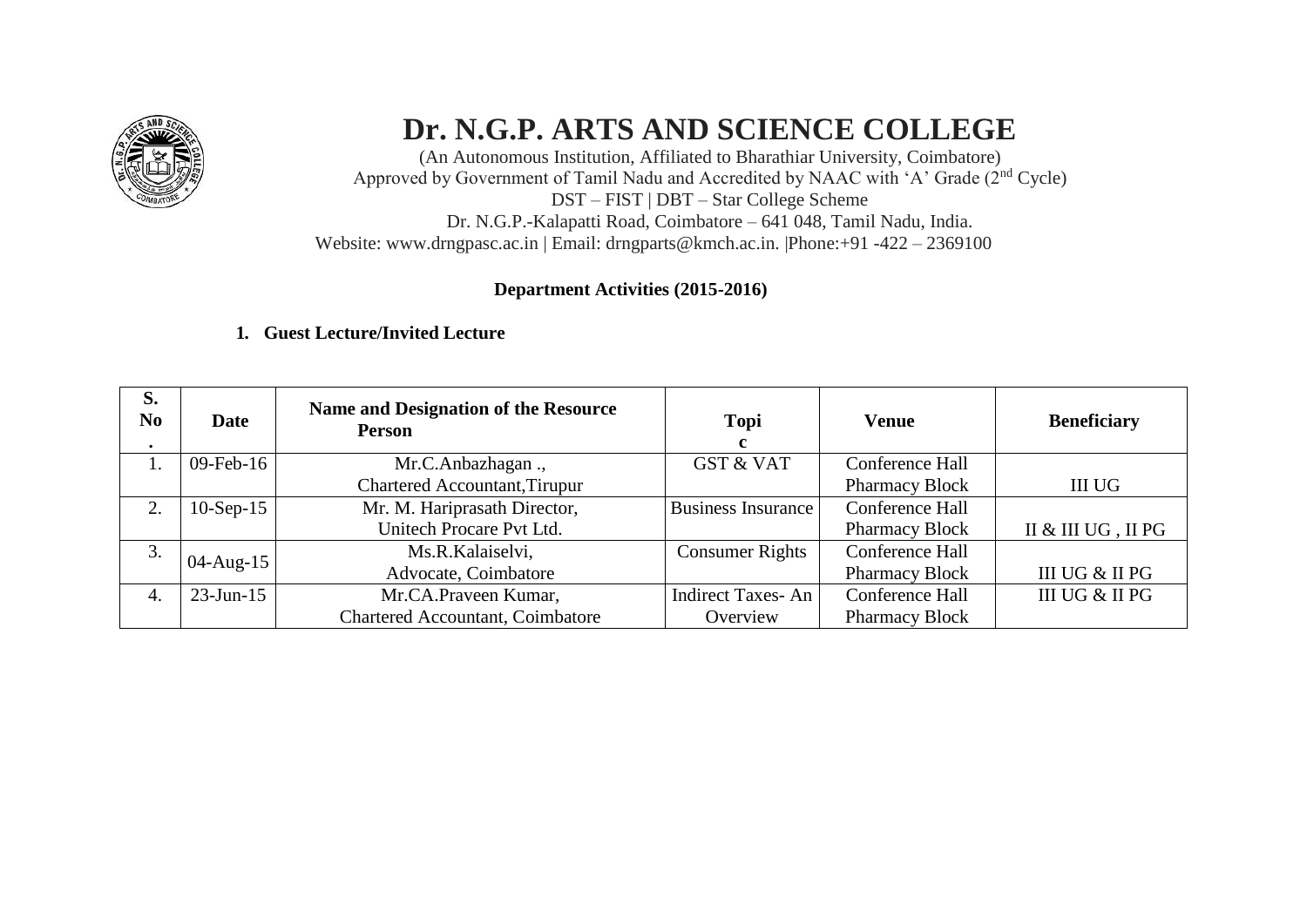#### **2. Seminar /Workshop Conferences organized**

| S.<br>N <sub>0</sub> | <b>Date</b> | <b>Nature of the Event</b><br>(Conference/            | <b>Number of</b><br><b>External</b> | Title of the<br>Event                                                                                 | Name &<br><b>Designation of the</b>                                                                                                                                                                                                           | Name &<br><b>Affiliation</b> | <b>Funding</b><br><b>Agency</b> | <b>Total</b><br><b>Funding</b> |
|----------------------|-------------|-------------------------------------------------------|-------------------------------------|-------------------------------------------------------------------------------------------------------|-----------------------------------------------------------------------------------------------------------------------------------------------------------------------------------------------------------------------------------------------|------------------------------|---------------------------------|--------------------------------|
|                      |             | Seminar/Workshop)                                     | <b>Participants</b>                 |                                                                                                       | <b>Speakers</b>                                                                                                                                                                                                                               | Chair $\&$                   |                                 |                                |
|                      |             |                                                       |                                     |                                                                                                       |                                                                                                                                                                                                                                               | Co-chair                     |                                 |                                |
| $\mathbf{1}$         | 18-Feb-16   | <b>NABARD</b> Sponsored<br><b>National Conference</b> | 150                                 | Venture<br>Capital for<br>Sustainable<br>Rural<br>Entrepreneursh<br>ip and<br>Economic<br>Development | 1. Mr.S.Rajan Babu<br>National mission<br><b>Manager Minstry</b><br>of Rural<br>development<br>New Delhi<br>2. Mr.D.T.Reji<br>Chandra<br>Director, Pragma<br>Social<br>Consultancy,<br>Bengaluru<br>3. Mr.S.A.Arul,<br>Director,<br>Voluntary |                              |                                 |                                |
|                      |             |                                                       |                                     |                                                                                                       | association for<br>people                                                                                                                                                                                                                     |                              |                                 |                                |
|                      |             |                                                       |                                     |                                                                                                       | service, madurai                                                                                                                                                                                                                              |                              |                                 |                                |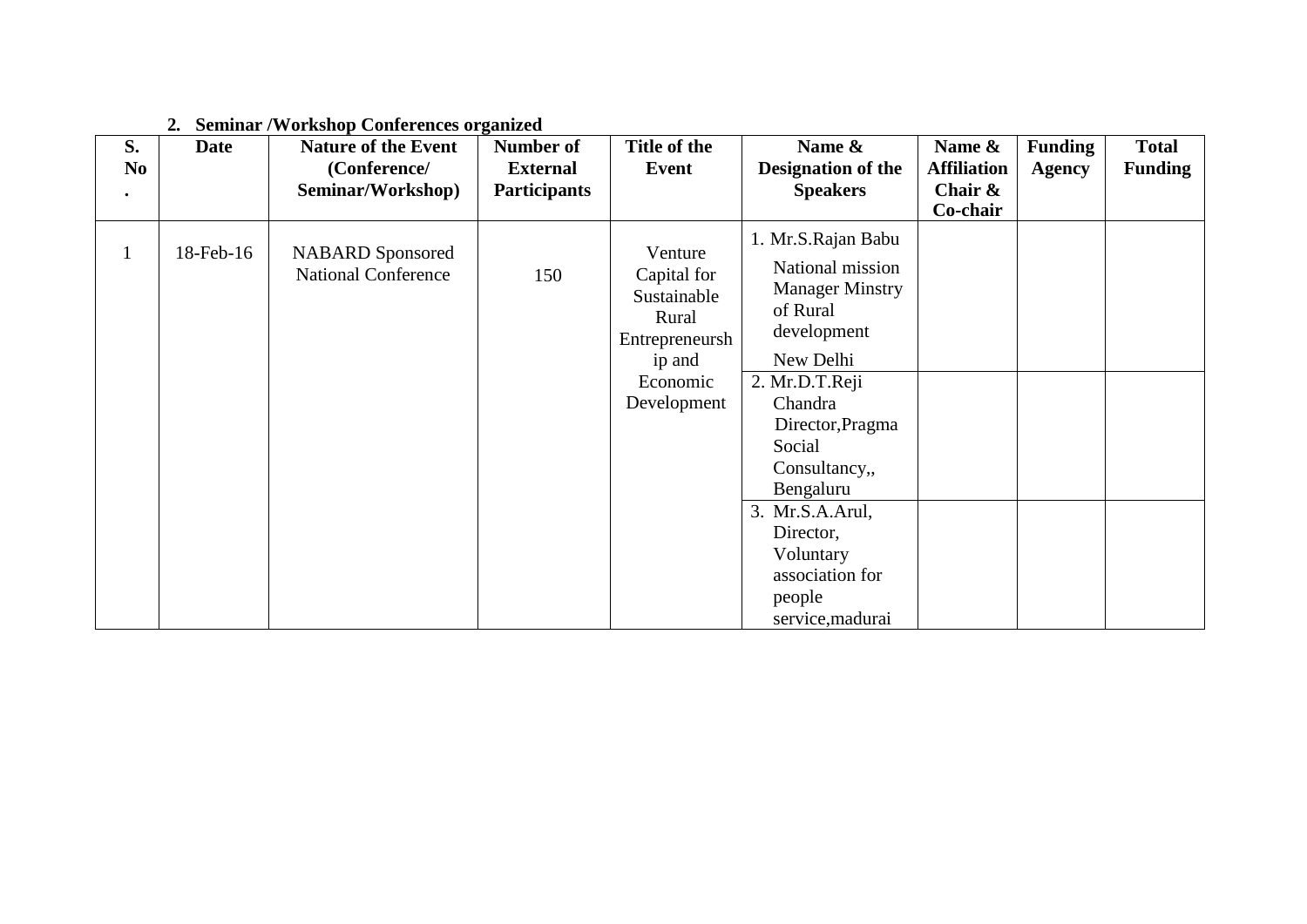#### **3. Extension Activities**

| <b>S. No.</b> | <b>Date</b>  | Nature of the extension                   | <b>Place</b>                                  | <b>Students involved</b>    |
|---------------|--------------|-------------------------------------------|-----------------------------------------------|-----------------------------|
| ı.            | $10$ -Oct-15 | Post Office Schemes                       | Kalapatti Village                             | Final Year UG & PG students |
| 2.            | $02$ -Jul-15 | <b>Opportunities for Commerce Experts</b> | Govt.Higher<br>secondary<br>School, Peelamedu | Final Year UG & PG students |

### **4. Staff Presentation**

| S. No. | Date         | <b>Name of the Faculty</b> | <b>Name of the Conference</b>                                                                 | Name of the title     | <b>College</b>                               |
|--------|--------------|----------------------------|-----------------------------------------------------------------------------------------------|-----------------------|----------------------------------------------|
|        | $09$ -Jan-16 |                            | National Conference on Indian<br><b>Indian Financial</b><br><b>Financial System</b><br>System |                       | Dr.SNS<br>Rajalakshmi<br>College of Arts and |
|        |              | M.Banurekha                |                                                                                               |                       | Science                                      |
| 2      |              |                            | International Seminar on The                                                                  | Micro Enterprises for |                                              |
|        | $25$ -Aug-15 |                            | Role of Social Enterprises in the                                                             | Women                 | Tiruppur Kumaran                             |
|        |              | M.Banurekha                | <b>Globalized Economy</b>                                                                     | Empowerment           | College for Women                            |
| 3      |              |                            | International Seminar on The                                                                  | Women                 |                                              |
|        | $25$ -Aug-15 |                            | Role of Social Enterprises in the                                                             | Empowerment           | Tiruppur Kumaran                             |
|        |              | C.Karthick                 | <b>Globalized Economy</b>                                                                     |                       | College for Women                            |
| 4      | $25$ -Aug-15 |                            | International Seminar on The                                                                  | Co-Operative Finance  |                                              |
|        |              |                            | Role of Social Enterprises in the                                                             | for Inclusive         | Tiruppur Kumaran                             |
|        |              | S.Gandhimathi              | <b>Globalized Economy</b>                                                                     | Development           | College for Women                            |